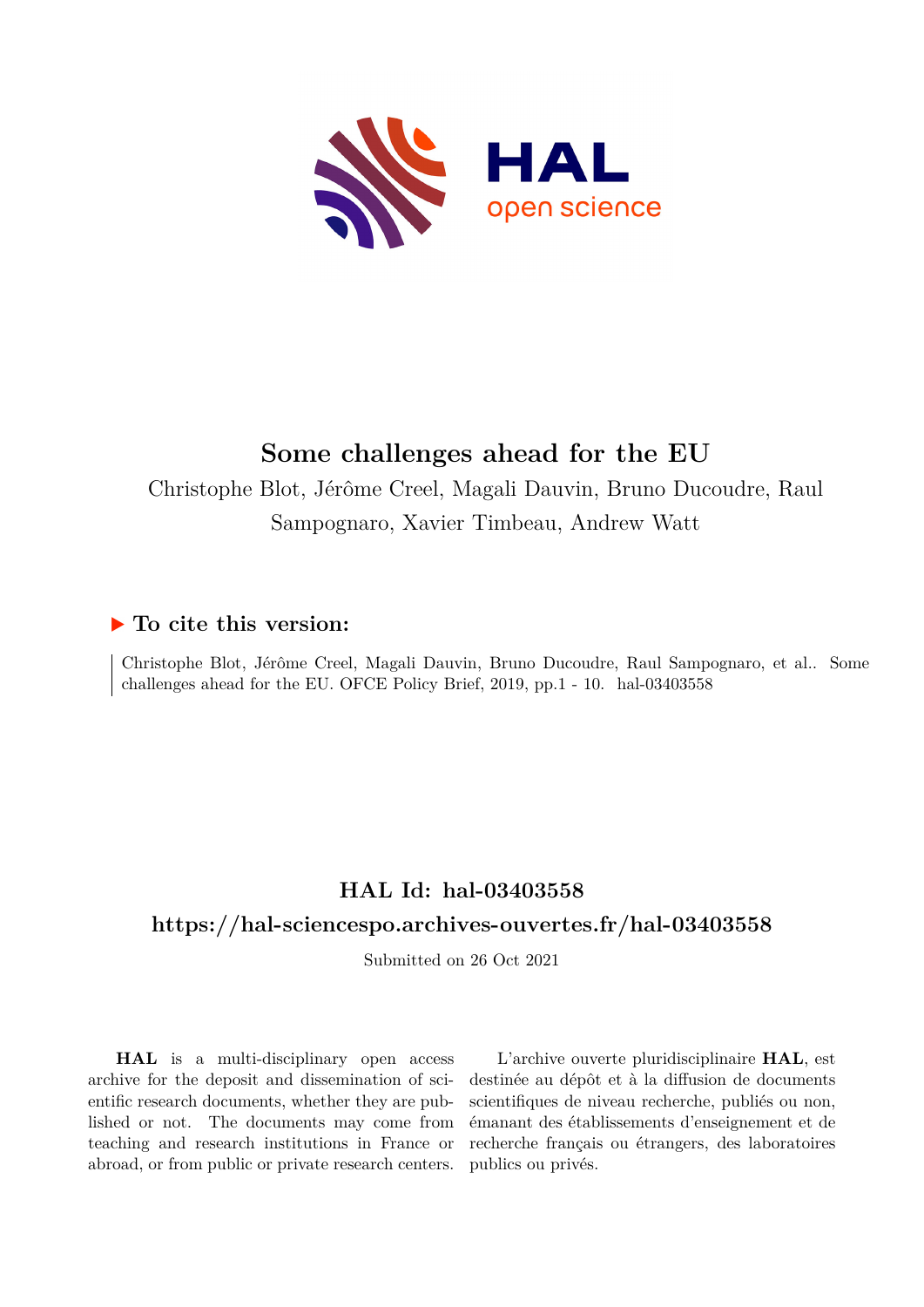

*policy brief* 49 5 février 2019

# SOME CHALLENGES AHEAD FOR THE EU\*

**[Christophe Blot,](https://www.ofce.sciences-po.fr/pages-chercheurs/page.php?id=5) [Jérôme Creel,](https://www.ofce.sciences-po.fr/pages-chercheurs/page.php?id=9) [Magali Dauvin,](https://www.ofce.sciences-po.fr/pages-chercheurs/page.php?id=142) [Bruno Ducoudré,](https://www.ofce.sciences-po.fr/pages-chercheurs/page.php?id=10) [Raul Sampognaro,](https://www.ofce.sciences-po.fr/pages-chercheurs/page.php?id=109)  [Xavier Timbeau et Andrew Watt\\*](https://www.ofce.sciences-po.fr/pages-chercheurs/page.php?id=37)** *Sciences Po, OFCE*

**\*** This Policy brief is an excerpt from one of the three chapters constitutive of the 2019 iASES report (independent Annual Sustainable Economy Survey, formerly iAGS) that will be published in January 2019. G. Allegre, C. Blot, B. Ducoudré, J. Creel, M. Dauvin, A. Gueret, L. Kaaks, P. Malliet, H. Perivier R. Sampognaro, A. Saussay, X. Timbeau as well as IMK (Berlin), ECLM (Copenhagen) & AKW (Vienna) have also contributed to this report

In the euro area growth is holding up but the general outlook is less bright than in recent years. The anticipated slowdown largely results from the gradual attenuation of the post-Great Recession recovery momentum and the convergence of growth rates towards a lower potential growth path. It also coincides with a revival of political turmoil, consequently emphasizing the urgency to deal with external downsize risk by strengthening internal sources of growth—investment and private consumption. The sun has been shining but the opportunity for structural repair has not been taken. Hence, imbalances within the euro area need to be addressed in order to achieve sustainable development.

The increase of public debt is one of the main legacies of the crisis. While it is currently declining, long-run simulations suggest that without further consolidation, the public debt-to-GDP ratio will not reach the arbitrary 60% target by 2035 in a number of countries. To top it off, countries that are concerned are those whose unemployment rate remains above its pre-crisis level, yet the implementation of a new fiscal consolidation would result in higher employment. It thus raises the question of this rule's sustainability. The euro area as a whole has a large trade surplus, which favors pressures for the appreciation of the euro, which can reduce growth prospects. Unlike the period before the crisis, the imbalance is clearly concentrated in surplus countries.

Finally, the aforementioned imbalances make governance reforms more urgent than ever. Until now, progress in this area has proved rather timid.

This work led us to three key policy insights. First, the structural adjustment needed to bring back public debt to its target would weigh on the reduction of unemployment. Euro area countries can pursue an additional fiscal consolidation provided output gap is closed, and countries with fiscal leeway should use it to sustain growth in the euro area as a whole.

Secondly, the ongoing debate on the reform of the economic governance of the euro area must pay more attention to the evolution of nominal prices and wages, in order to reduce the sources of divergence. In the same time, the need to strengthen wage bargaining systems by giving the social partners a greater role is important. Finally yet importantly, the need for a greater automatic stabilization, including of a cross-border nature, in monetary union is undisputed. The proposals under discussion do go to some extent in this direction and deserve support.

# **SciencesPo**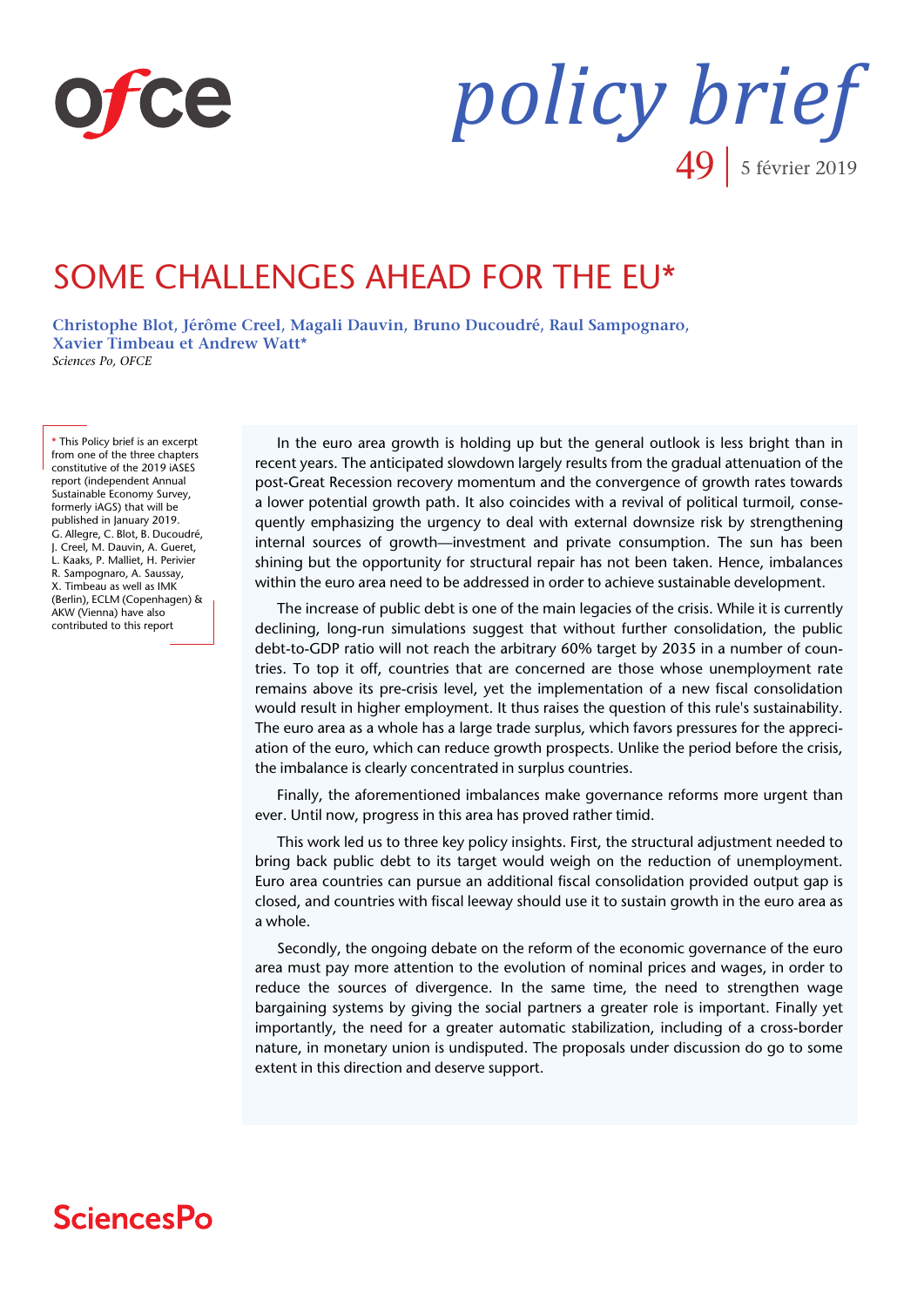iASES (2019): "The imperative of sustainability—economic, social, environmental", *iASES (formely iAGS) 2019*—independent Annual Sustainable Economy Survey, 7th Report..

## **1.**

This constitutes an important step towards forecasting Sustainable Development Goal indicators (SDGs).

#### **2.**

The methodologies used to compute forecasts for the poverty rate and  $CO<sub>2</sub>$  emissions are detailed and discussed in Chapter 2 and 3 of the iASES 2019 report, respectively.

After the double dip of 2008-2009 and 2011-2013, the economic outlook in the euro area (EA hereafter) experienced an upturn, which resulted in a healthy 2.5% GDP growth rate in 2017, against 1.9% the previous year. This recovery has helped to reduce the imbalances resulting from the crisis. The unemployment rate fell by almost 4 points between 2013 and 2017. Budget deficits decreased from 6.2% in 2010 to 1% in 2017, which initiated a decrease in aggregate government debt. Current account imbalances have also apparently been rolled back.

However, challenges still loom. There have been signs of an economic slowdown since the start of 2018, and new tensions have emerged that might threaten the recovery. Recent statistical information is a harbinger of a slowdown of growth coinciding with a revival of political and financial turmoil. The hard bargaining over *Brexit* and its still uncertain outcome, the trade war launched by the United States as well as the turbulence in some emerging countries and the high volatility of oil prices and exchange rates darken the economic outlook and highlight a set of downside risks. In *iASES 2019*, we forecast a slowdown of GDP growth in the European Union as well as in the EA between 2018 and 2020 (see Table 1). Partly the slackening is expected, resulting from a gradual loss of momentum in the post-Great Recession recovery and the convergence of growth rates towards a lower potential pathway. In *iASES 2019* we extend our forecasts to cover poverty rates and changes in  $C_2$  emissions alongside GDP and unemployment forecasts<sup>1</sup>. In most countries, the poverty rate will decline while CO<sub>2</sub> emissions will rise in 2019-2020 on average in the EU<sup>2</sup>.

In 2017, there are still more than 16 million people unemployed in the EU. Despite the recent improvement, the social stigma of the crisis remains significant. Thus, the expected slowdown in activity will occur in a context where the unemployment rate for the euro area as a whole is still markedly above its pre-crisis level. Underemployment is particularly severe in Greece, Spain and Italy, countries suffering from the fragility of their public finances and their banking system.

*iASES 2019* also produces updated medium-term public debt projections. Although aggregate public debt is decreasing in the EA, heterogeneity is persisting, as some countries face a high and only stabilising or slowly decreasing debt level. The current fiscal rules are still stringent and may compel these countries to implement a harder than economically warrented consolidation. This would accelerate the economic slowdown, a point discussed in Part 1. We then turn to the internal imbalances in the EA: the current account imbalances have receded, but they have not faded away, and nominal adjustment is still needed (Part 2). This is yet again raising the issue of wage adjustments and wage policy in the EA. Such further adjustments are likely to be pushed onto the same countries most weakened by the crisis, pointing out the need to improve European governance (Part 3). In this sense, the EU does not seem to be prepared for the next downturn, as huge challenges remain.

#### Table 1. **Unemployment rate, poverty and CO<sub>2</sub> emissions forecasts for the European Union**

|                      | Unemployment rate<br>(In % of labour force) |     |  | <b>Poverty rate</b><br>(% of households) |  |  |                                   | Change in $CO2$ Emissions<br>(%) |                                              |         |      |      |
|----------------------|---------------------------------------------|-----|--|------------------------------------------|--|--|-----------------------------------|----------------------------------|----------------------------------------------|---------|------|------|
|                      |                                             |     |  |                                          |  |  |                                   |                                  | 2017 2018 2019 2020 2017 2018 2019 2020 2017 | $-2018$ | 2019 | 2020 |
| $EUZ^*$              |                                             |     |  |                                          |  |  | 9.1 8.2 7.8 7.5 17.1 17 16.9 16.9 |                                  | 0.6                                          | 0.3     | 0.0  | 0.8  |
| $EU-28$ <sup>*</sup> | 76                                          | 6.9 |  |                                          |  |  | 6.5 6.3 16.5 16.4 16.3 16.3       |                                  | $-0.6$                                       | 0 9     | 0.1  | 0.9  |

\* For the poverty rate and the change in Co2 emissions, we compute aggregates on a smaller set of countries (those available), which consist of a population-weighted average and an emission-weighted average, respectively.

*Note:* The poverty rate is defined as the proportion of individuals in poor households, which are those whose equivalised disposable income is below 60% of the median disposable income.

*Sources:* Eurostat, National Accounting, iAGS forecast November 2018.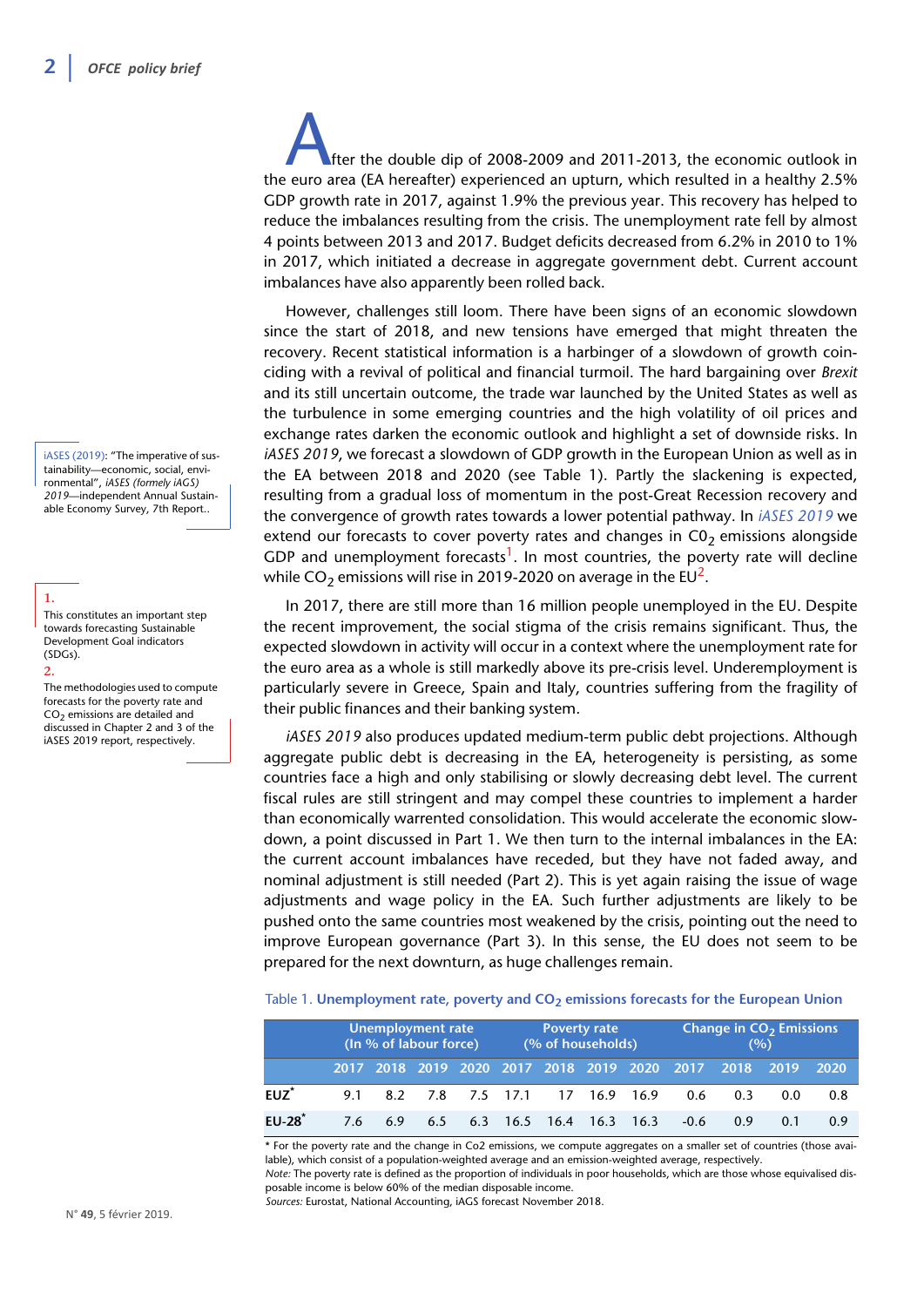# 1. The perilous road to reach the DEBT target of 60%

## **fiscal consolidation helped stabilizing the debt …**

Fiscal rules and targets have been driving the fiscal policies of the EA since its very start. The fiscal consolidation implemented between 2010 and 2015 has contributed to the stabilization of public debt in most of the EA countries, although often at heavy cost in terms of lost output. However, public debt ratios are still high in some countries, raising questions about their ability to bring the debt-to-GDP ratio back to 60% as required by existing fiscal rules. Besides, the recent debt turmoil in Italy has been highlighting the importance of political decisions that put additional upward pressures on sovereign risk (as illustrated by the Italian case), thus on the level of public debt.

Discussions on the need for additional fiscal consolidation will not stop as long as the debt-to-GDP ratio is above 60% and has not converged to it: even if there is no economic rationale for this figure. Therefore, we simulate the path of public debt-to-GDP ratios until 2035, which is the horizon of the 1/20th debt rule incorporated in the Stability and Growth Pact and in the Fiscal Compact (Box 1).

### Box 1. **Fiscal rules in the euro area**

In principle, each EA country should comply with the following fiscal rules:

- the country-specific structural deficit targets, the so-called medium-term objectives (MTOs);
- convergence of public debt towards 60% of GDP. The reduction of debt should reach 1/20th of the difference between the current level of debt and the 60% target on average within three years.
- an expenditure rule, which limits public expenditure growth (depending on potential growth).

At present, the Commission and Council focus in their evaluation of fiscal policies as well as their policy recommendations on the first rule, as it is the most restrictive one and it is at the center of the TSCG, the so-called Fiscal Compact. However, political attention can change quickly, notably when all EA countries comply with the 3% rule for the public deficit, as should be the case in 2018.

The model used represents the main countries of the EA: Austria, Belgium, Finland, France, Germany, Greece, Ireland, Italy, the Netherlands, Portugal and Spain.<sup>3</sup> We make three main assumptions in the baseline scenario: 1) all fiscal impulses are null beyond 2020, 2) interest rates converge (no risk premium) and inflation expectations are anchored to the 2% target at the 2035 horizon, and 3) the fiscal multiplier depends on the economy's position in the cycle.<sup>4</sup> In a first exercise, we compute the debt dynamics, structural balance, inflation and the GDP growth rate from 2018 to 2035. The results are depicted in Table 2.

In a scenario where there is no change in fiscal policy beyond 2020, France, Italy, Spain, and Belgium would be the countries—amongst the EA members— which fail to reach the 60% debt-to-GDP ratio by 2035. Consequently, these countries would have to implement additional fiscal efforts to be able to comply with the debt rule. With a public debt-to-GDP ratio of 74%, convergence would be significant in Belgium, while it would be rather sluggish for France and Spain. Public debt in Italy would increase until

#### **3.**

Details of the model are available here [https://www.iags-project.org/](https://www.iags-project.org/documents/iags_appendix2013.pdf.) [documents/iags\\_appendix2013.pdf.](https://www.iags-project.org/documents/iags_appendix2013.pdf.) **4.**

The fiscal multiplier equals 0.5 when the output gap is closed and ends up being null in the long run.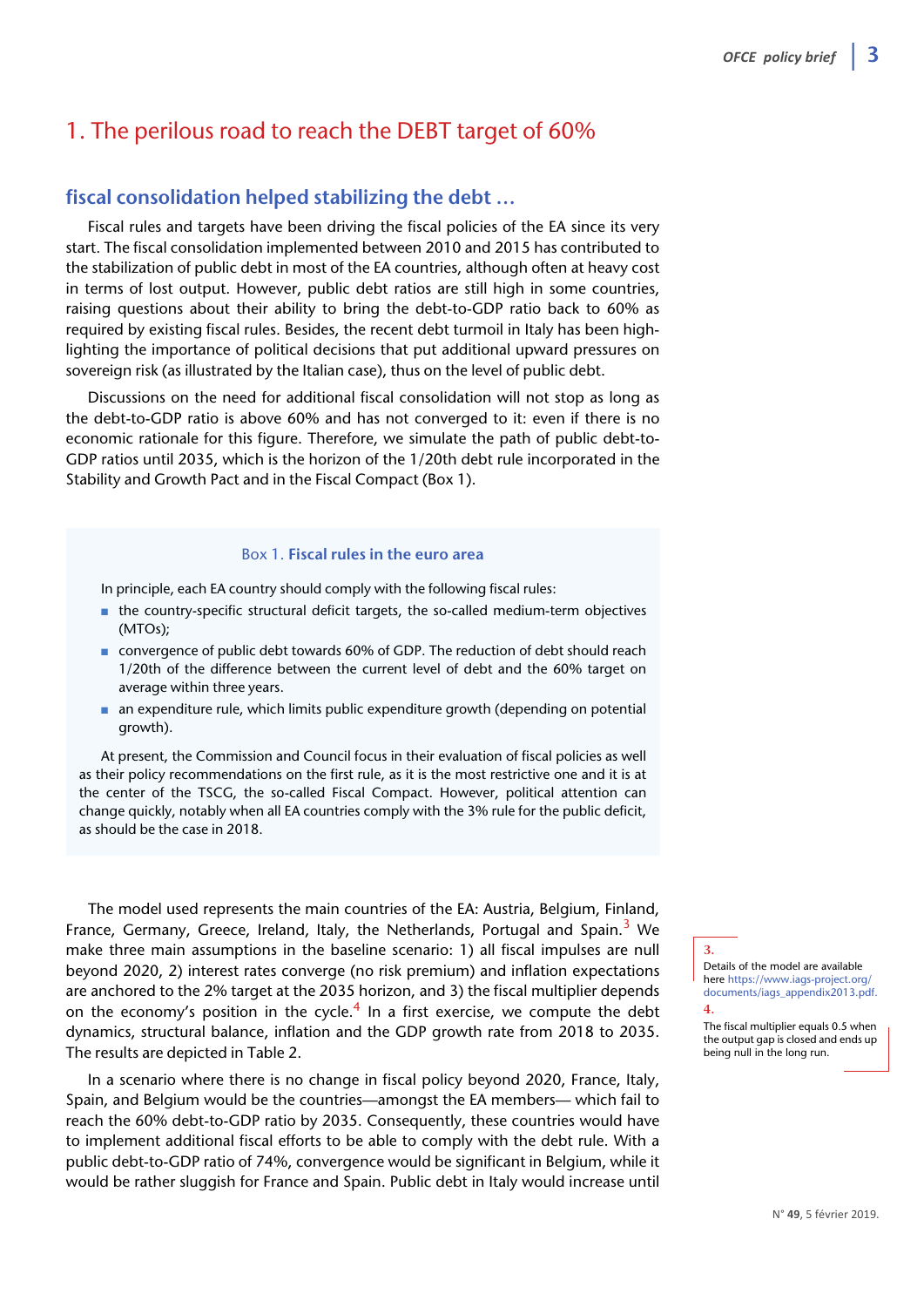|            | <b>Public debt</b><br>(% of GDP) |             | <b>Structural balance</b><br>(% of GDP) |             | <b>Cumulative</b><br>fiscal impulse | GDP growth rate (%) |                  | Average<br>output gap | Inflation rate (%) |                   |
|------------|----------------------------------|-------------|-----------------------------------------|-------------|-------------------------------------|---------------------|------------------|-----------------------|--------------------|-------------------|
|            | (1)<br>2020                      | (2)<br>2035 | (3)<br>2020                             | (4)<br>2035 | (5)<br>2018-2035                    | (6)<br>2018-2020    | (7)<br>2021-2035 | (8)<br>2018-2035      | (9)<br>2018-2020   | (10)<br>2021-2035 |
| <b>DEU</b> | 56                               | 40          | $-0.2$                                  | $-0.6$      | 0.9                                 | 1.8                 | 1.7              | $-0.1$                | 1.8                | 2.1               |
| <b>FRA</b> | 94                               | 89          | $-1.8$                                  | $-2.7$      | $-0.5$                              | 1.7                 | 1.3              | $-0.2$                | 1.9                | 2.1               |
| <b>ITA</b> | 131                              | 143         | $-2.9$                                  | $-4.1$      | 1.1                                 | 1.0                 | 0.2              | $-0.2$                | 1.1                | 2.0               |
| <b>ESP</b> | 96                               | 91          | $-1.9$                                  | $-2.7$      | 0.5                                 | 2.4                 | 1.3              | $-0.5$                | 1.5                | 2.0               |
| <b>NLD</b> | 48                               | 21          | 0.3                                     | 0.6         | 0.0                                 | 2.4                 | 2.0              | 0.0                   | 1.8                | 2.2               |
| <b>BEL</b> | 99                               | 74          | $-1.6$                                  | $-1.2$      | 0.7                                 | 1.7                 | 1.2              | 0.3                   | 1.6                | 2.2               |
| <b>PRT</b> | 120                              | 45          | 0.1                                     | 2.9         | 0.7                                 | 2.0                 | 1.4              | 0.7                   | 1.0                | 2.0               |
| <b>IRL</b> | 59                               | 52          | $-3.1$                                  | $-2.5$      | $-0.5$                              | 4.7                 | 3.1              | 1.4                   | 1.5                | 2.1               |
| <b>GRC</b> | 171                              | 60          | 3.0                                     | 4.7         | 1.6                                 | 1.9                 | 0.9              | $-1.2$                | 1.0                | 2.2               |
| <b>FIN</b> | 60                               | 54          | $-1.6$                                  | $-1.6$      | 0.0                                 | 2.0                 | 1.1              | 0.5                   | 1.4                | 2.1               |
| <b>AUT</b> | 66                               | 41          | $-1.1$                                  | $-0.2$      | 0.8                                 | 2.3                 | 1.3              | 0.8                   | 2.8                | 2.1               |
| EA         | 84                               | 70          | $-1.2$                                  | $-1.5$      | 0.4                                 | 1.9                 | 1.4              | $-0.1$                | 1.7                | 2.1               |

#### Table 2. **Public finance and output performances**

In the baseline scenario, fiscal impulses are equal to 0 from 2021 to2035.

*Source:* iASES (formerly iAGS) 2019 model.

2035, up to 143% of GDP because of the higher debt burden, i.e. fiscal efforts would have to be substantial to meet the 60% criterion. The decomposition of changes in debt between the fiscal surplus, the "snow-ball" effect and stock-flow adjustments can be found in Box 2. On the other hand, countries experiencing a decrease in the public debt below the 60% threshold would benefit from fiscal space.

Looking at the structural balance also gives information on the situation of the public finances. It would deteriorate for Italy, and to a lesser extent in France and Spain, due to a slightly decreasing public debt for these countries (Ireland also, however its ratio is below 60%). The Netherlands and Portugal would benefit from a surplus, increasing the room for manoeuvre to implement a more expansionary fiscal policy in the future.

## **… But let's not sacrifice more growth**

We then assess whether countries are able to meet the 60% ceiling by 2035. Although almost all EA countries would meet the 60% criteria in 2035, this would imply a reduction in growth for countries implementing additional fiscal consolidation. Growth would then be lower in the EA as a whole, and the heterogeneity in growth performance would widen. Growth would also deteriorate in countries that have already suffered from the double dip recession. The countries with fiscal space are already those in which the unemployment rate has recovered to or is close to pre-crisis levels. This clearly questions the social sustainability of such a policy. As illustrated in previous reports, a trade-off obviously arises between the debt objective and the growth objective.

These simulations suggest that there is still a risk of a new wave of fiscal consolidation in the future, unless the fiscal rules are changed or at least not applied strictly. This may still entail output costs, and add deflationary pressures for the EA, and notably in countries where the output gap is negative and the unemployment rate high (Greece, Portugal, Spain, Italy and France).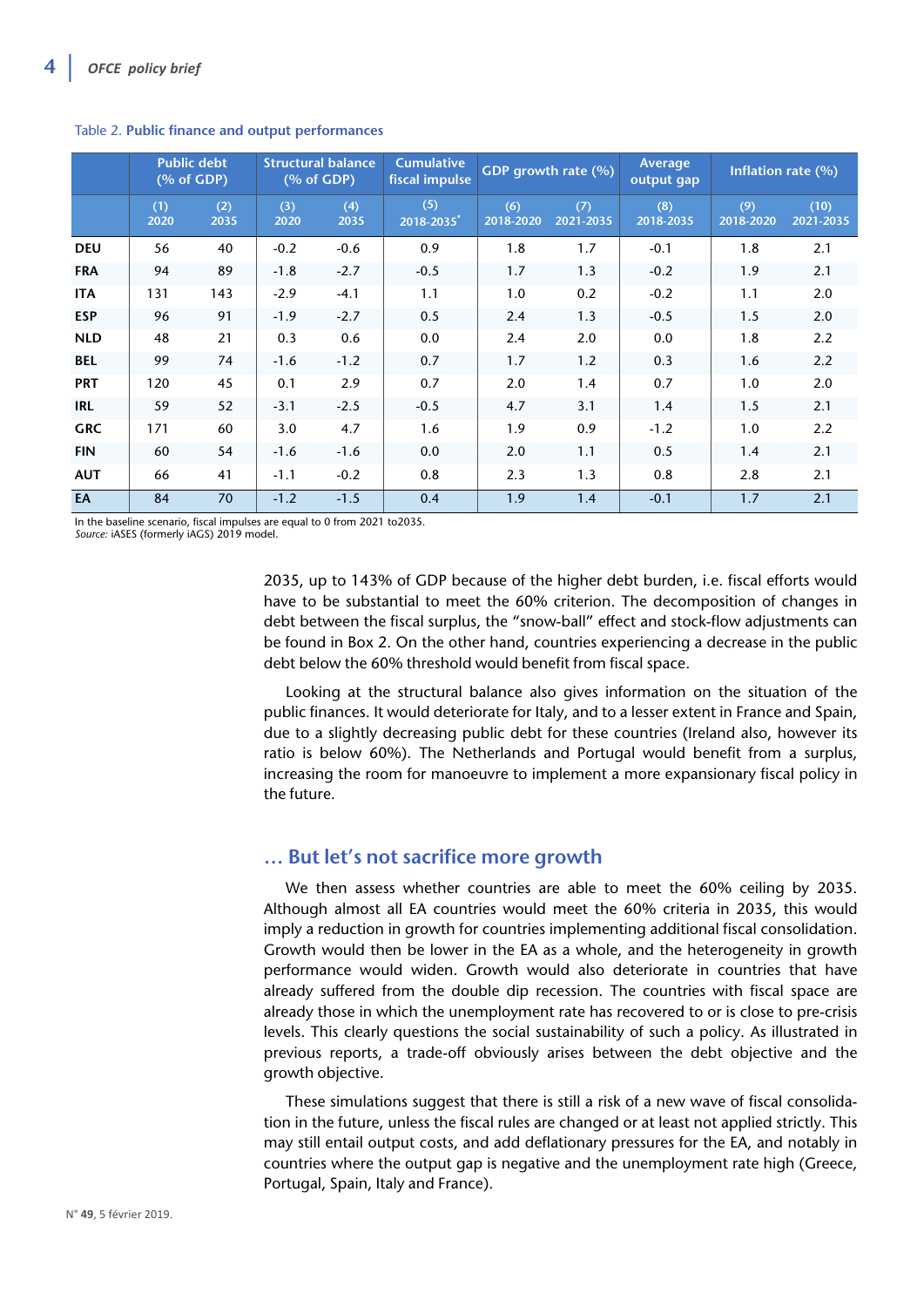Applying the country-specific structural targets, in other words the MTO rule, countries that need to do some fiscal consolidation to reach the 60% debt-to-GDP ratio would require less adjustment. In this optic, applying the preventive arm of the SGP starting from 2021 would be a way to spread the adjustment and to avoid dampening the current recovery.<sup>5</sup> By 2035, France would reach a 65% debt-to-GDP ratio, Spain 68% and Italy 108%.

The conclusions that may be drawn are twofold. First, EA countries should not engage in additional fiscal consolidation unless the output gaps are closed. Second, countries with fiscal room for manoeuver should use it to sustain growth in the EA. This would sustain economic activity in those countries, but with positive spillovers to the others, and it would maintain the fall in the unemployment rate without putting at risk debt sustainability (the 60% debt-to-GDP ratio could still be achieved in 2035).

### Box 2. **Decomposition of public debt**

Debt variation depends on three things:

- the primary surplus: a higher primary surplus slows debt progression;
- stock-flow adjustments: this includes differences in cash and accrual accounting, accumulation of financial assets and valuation and other residual effects;
- a "snow ball" effect: this captures the impact of interest expenditure on accumulated debt, as well as the impact of real GDP growth and inflation on the debt ratio.

We present a decomposition of public debt evolutions between 2018 and 2035 for 11 EA countries under the baseline scenario (no risk premium, no fiscal impulse beyond 2020, time-varying fiscal multiplier, hysteresis effects) in the next table (Table 3).

The public debt is decreasing in almost all countries. This is due to a favorable snow-ball effect, which turns out to be unfavorable solely for Italy since the latter faces a very low potential GDP growth of 0.3% each year in our projection. Apart from Ireland, the primary surplus has a negative or null effect on debt variation. Stock-flows have a near-zero impact on average on public debt variation, except for Greece, where the annual macro-economic database of the European Commission's Directorate General for Economic and Financial Affairs (AMECO) reports an important stock-flow adjustment for 2018-2020.

#### Table 3. **Decomposition of average annual public debt ratio variations**

| <b>Country</b> | <b>Average annual</b><br><b>Public debt</b><br>variation (in %) | Average annual contribution to debt ratio variation<br>between 2018 and 2035 (in percentage points) |                        |                   |  |  |  |  |
|----------------|-----------------------------------------------------------------|-----------------------------------------------------------------------------------------------------|------------------------|-------------------|--|--|--|--|
|                | 2018-2035                                                       | <b>Snow-ball effect</b>                                                                             | <b>Primary surplus</b> | <b>Stock-flow</b> |  |  |  |  |
| <b>DEU</b>     | $-1.3$                                                          | $-0.5$                                                                                              | $-0.9$                 | 0.0               |  |  |  |  |
| <b>FRA</b>     | $-0.5$                                                          | $-0.5$                                                                                              | 0.0                    | 0.0               |  |  |  |  |
| <b>ITA</b>     | 0.6                                                             | 1.3                                                                                                 | $-0.7$                 | 0.0               |  |  |  |  |
| <b>ESP</b>     | $-0.4$                                                          | $-0.4$                                                                                              | $-0.2$                 | 0.1               |  |  |  |  |
| <b>NLD</b>     | $-2.0$                                                          | $-0.6$                                                                                              | $-1.4$                 | 0.0               |  |  |  |  |
| <b>BEL</b>     | $-1.6$                                                          | $-0.3$                                                                                              | $-1.5$                 | 0.1               |  |  |  |  |
| <b>PRT</b>     | $-4.5$                                                          | $-0.2$                                                                                              | $-4.4$                 | 0.1               |  |  |  |  |
| <b>IRL</b>     | $-0.9$                                                          | $-1.3$                                                                                              | 0.3                    | 0.1               |  |  |  |  |
| <b>GRC</b>     | $-6.6$                                                          | $-1.2$                                                                                              | $-6.0$                 | 0.5               |  |  |  |  |
| <b>FIN</b>     | $-0.4$                                                          | $-0.2$                                                                                              | $-0.3$                 | 0.1               |  |  |  |  |
| <b>AUT</b>     | $-2.1$                                                          | $-0.6$                                                                                              | $-1.4$                 | $-0.1$            |  |  |  |  |

*Source:* iASES (formerly iAGS) 2019 model.

# **5.**

For Greece, we assume that starting from 2020, the country implements fiscal expansion until its primary surplus is 3.5%, as defined in the Memorandum.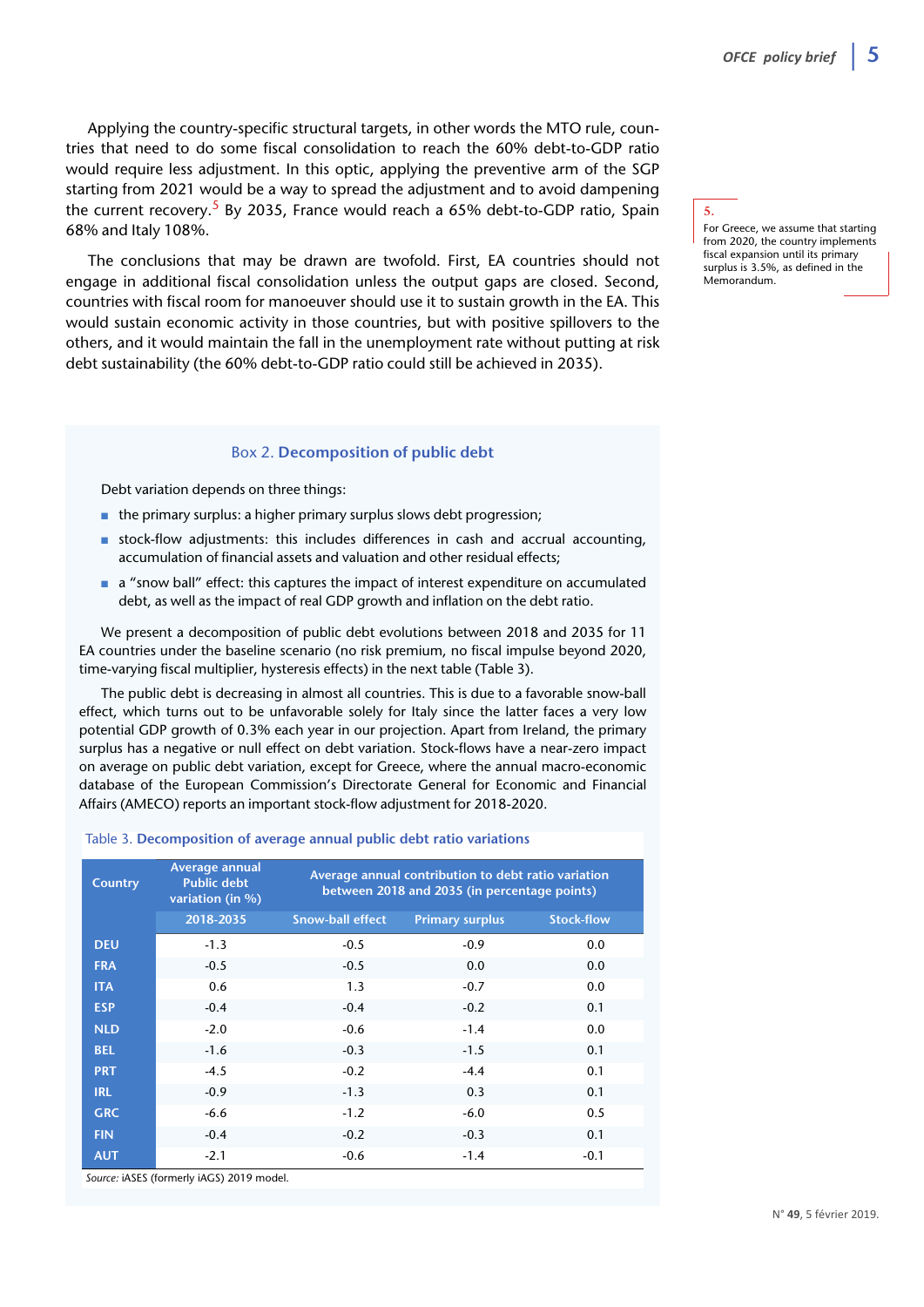# 2. Correcting current account imbalances requires wages policies in the euro area

## **Assessment of internal imbalances in the euro area**

Current account imbalances have been at the heart of the EA crisis. The overall situation has improved since the crisis hit, but significant imbalances remain. In order to assess the evolution of current account imbalances within the EA, *iASES 2019* delivers an aggregate indicator of the nominal adjustment needs (see Figure 1), which is the average (weighted by GDP) of the absolute value of misalignments in the euro area.<sup>6</sup> We also report the contribution of each country to this indicator. This gives a measure of the heterogeneity among EA countries, while at the same time pointing to the countries that contribute the most to this heterogeneity.

# Figure 1. **Indicator of intra-EA nominal misalignments, with per-country contributions**



**In % of GDP-deflator weighted by GDP**

*Source:* iASES (formerly iAGS) 2019 calculations*.*

The picture that emerges from these calculations is that nominal misalignments within the EA reached a peak in 2008, at the time the crisis broke out, then substantially diminished until 2013, and slightly decreased since 2015. The adjustment effort of the Southern countries (Portugal, Spain, Italy, Ireland and Greece) is very clear, since they contributed only 25% to the indicator in 2017 against more than 50% between 2001 and 2007. This adjustment was not due simply to the contraction in demand, since the indicator calculated here corrects for relative output gaps. It was mainly induced by the contraction of wages. The indicator is however sensitive to the output gaps used. Conversely, Germany, Austria and the Netherlands reduced their nominal undervaluation, but at the same time Germany is now the main contributor to the heterogeneity, reflecting the asymmetric nature of the adjustment that took place. Italy remains in a rather well-balanced position.

Even though the situation has improved quite substantially since 2008, it appears that there are still significant underlying current account imbalances within the EA, especially between France and Germany, where—all other things being equal—a

### **6.**

In iASES 2019, we compute the adjustment of the general price level in every euro area economy that would be compatible with both an internal equilibrium and an external equilibrium.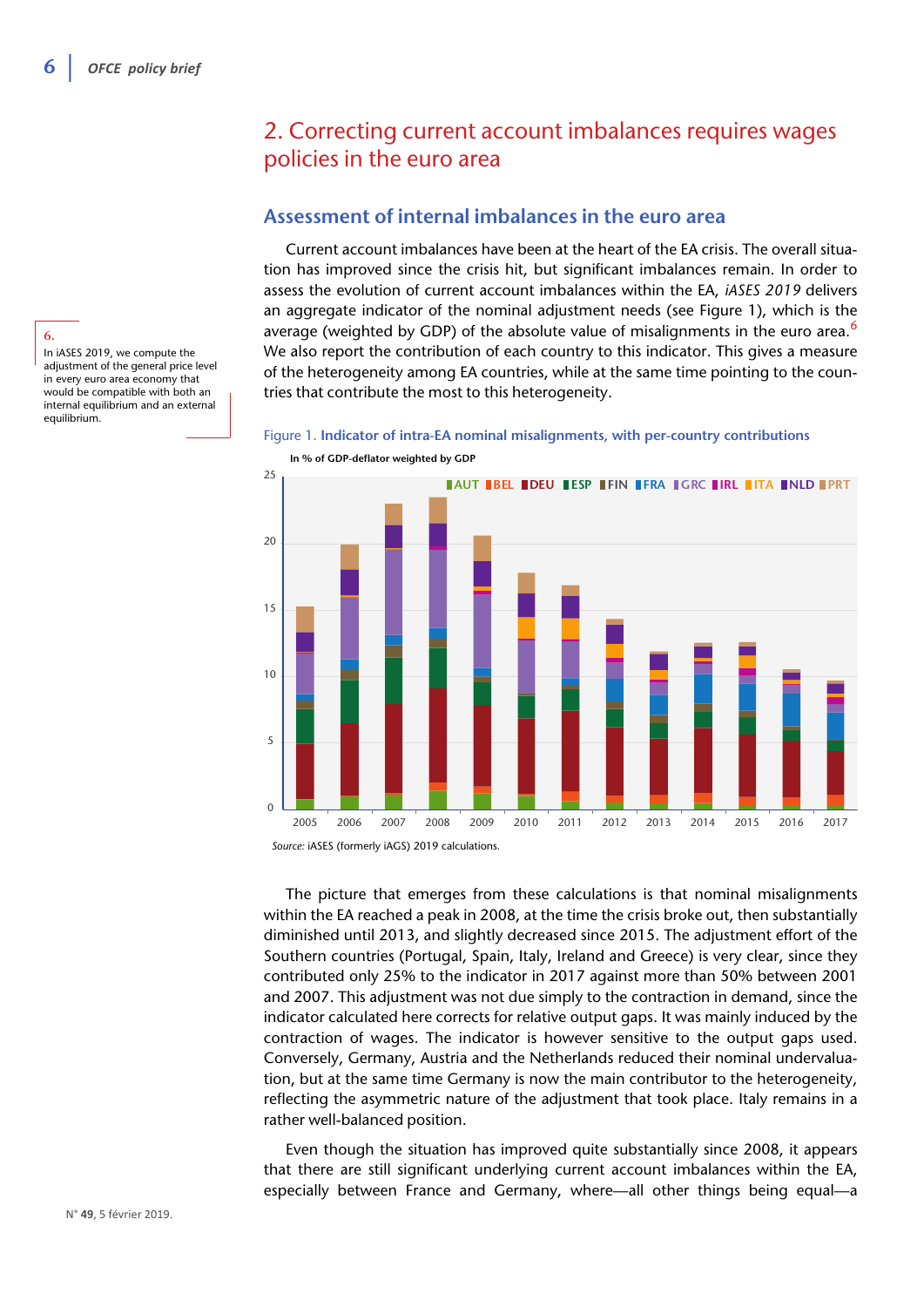relative nominal price adjustment of 20% is needed. Another way to look at the current situation is to compute projections for long-term net international investment positions (NIIP, or net foreign assets) if trade balances remained the same as today, i.e. if there were no nominal readjustment (and assuming constant asset prices and no other adjustments); the result of this exercise is given by Table 4.

Table 4. **Long-term projections for net international investment positions in the absence of nominal adjustments (% of GDP, 20-year horizon)** 

| AUT BEL DEU ESP FIN FRA GRC IRL ITA NLD PRT |                                       |  |  |  |  |
|---------------------------------------------|---------------------------------------|--|--|--|--|
|                                             | 39 15 183 9 15 -19 -72 186 57 224 -32 |  |  |  |  |

*Source:* calculs iASES (précédemment iAGS), 2019.

These results show that the situation for deficit countries is rather good, since all of them except Greece would arrive at an NIIP over the macroeconomic imbalance procedure (MIP) threshold of -35% (and even Greece would improve its position relatively to today). The imbalance clearly comes from Germany, the Netherlands and Ireland, which would accumulate a huge amount of foreign assets, close to 200% of their respective GDPs. Again, this shows the asymmetric nature of the adjustment made so far. However, one should not forget that today the EA on aggregate has a large trade surplus, which may not last forever, since it creates pressures to appreciate the euro. If these pressures were to materialize, substantial external deficits could reappear in Southern countries, possibly even leading to a new balance of payments crisis.

Current account adjustments therefore remain an important issue that should be addressed by appropriate policies, starting with surplus countries. The goal should be a still higher inflation in surplus countries to avoid pushing deficit countries into deflation, which points to the need to focus on the evolution of wages. The following analysis of wage developments in the EA gives some insights into ways to boost inflation.

## **Wage developments and policy in the euro area**

*iASES 2019* examines wage developments in Europe, with a focus on the twelve first members of the EA. Looking at nominal wage trends, the most striking feature is the wide divergence in nominal wage trajectories up to the crisis, followed by a marked, but not complete and asymmetric, convergence since 2008. Very rapid nominal wage growth in Greece, Ireland and Spain was followed by a massive correction in the former country, and more limited adjustment in the latter two. The downward adjustment has also been very pronounced in Portugal, and less so in Italy, following less substantial above-average growth pre-crisis. The well-known undershooting in Germany (although working time plays a role here) and to a lesser extent Austria is startling; only very belatedly and gradually has an upward correction been forthcoming in these two countries.

A closer look at the data indicates two important features: first, a failure of real wages to keep pace with productivity, and thus a falling EA wage share; second, a failure to anchor inflation close to the ECB target. Evidently, wage-bargainers have factored below-target inflation into their pay settlements, in spite of the improving labour market situation in almost all countries. "Lowflation" is getting hard-wired into the economic system. Amongst other things, this makes the resolution of public debt issues more difficult and, more generally, it is a factor behind still-anaemic demand. In addition, it reflects the failure to correct the competitive imbalances that had built up in a symmetrical fashion; adjustment pressure was applied almost exclusively to the former deficit countries.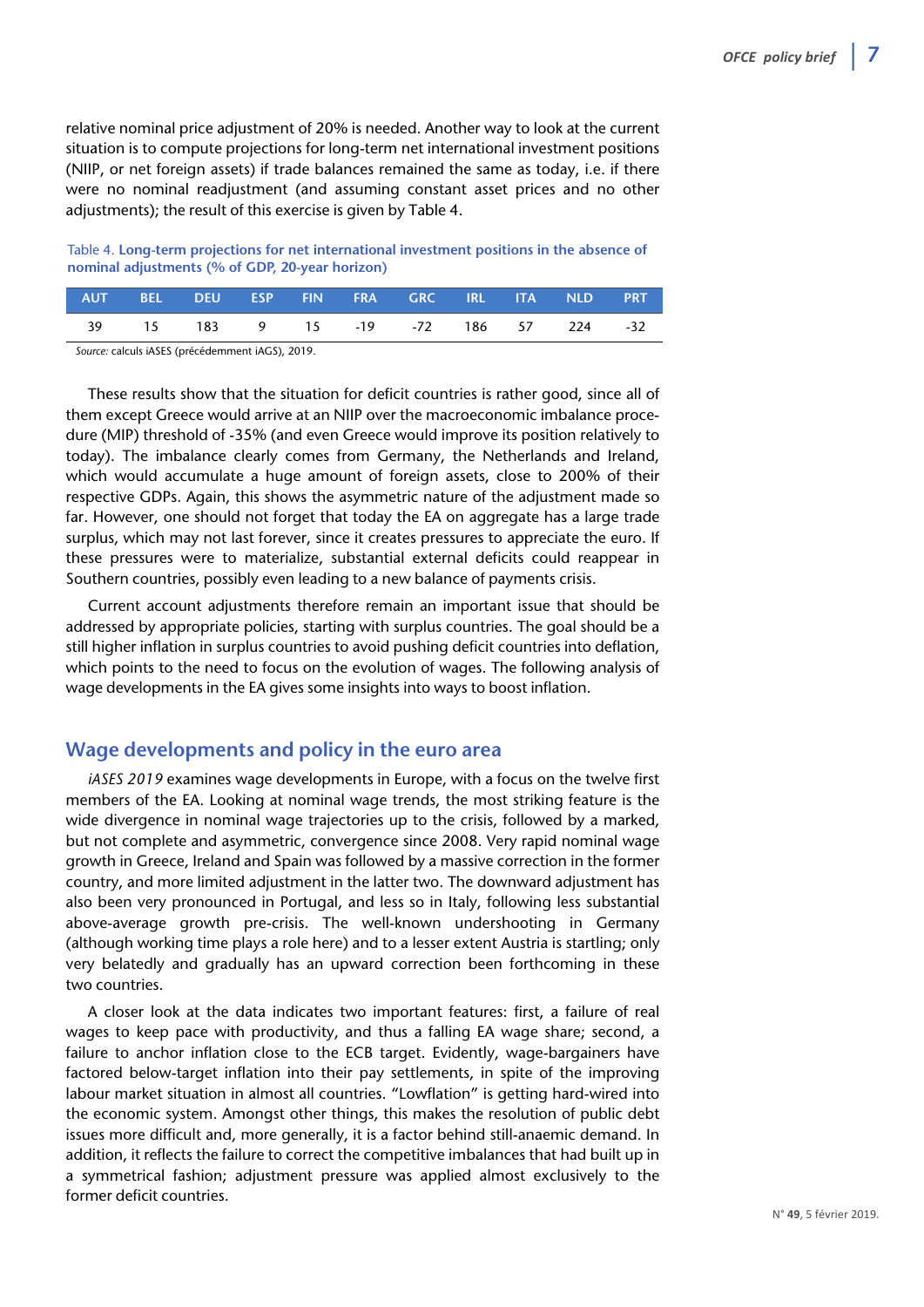Divergence in nominal wages need not have implications for external competitiveness, namely to the extent that they reflect productivity rather than nominal pricewage dynamics. However, a look at nominal unit labour costs shows that this has largely not been the case, as has been pointed out in previous iAGS reports (Figure 2).



#### Figure 2. **Trend in nominal unit labour costs in the euro area**

*Source*: AMECO.

Even allowing for productivity, nominal wage trends in Greece, Ireland, Italy and Spain (also Luxembourg) overshot considerably up to the crisis, while Germany and Austria undershot. This went hand in hand with current account imbalances that built up until a sudden correction in the crisis. Important explanations include the failure to keep demand trends in line with domestic potential as well as issues such as housingprice booms that were not addressed by policymakers. These led simultaneously to faster wage-price spirals and widening deficits in countries such as Greece and Spain and stagflation and growing surpluses in, notably, Germany. Since the crisis, a substantial, but one-sided adjustment has occurred. Most countries are now, in terms of the overall trajectory, grouped quite tightly, slightly above the euro area average.<sup>7</sup> Italy and Germany are notable for having made only a very limited downward and upward correction respectively since the crisis. Reflecting this one-sided adjustment, the current account balance of the euro area as a whole has moved very substantially and persistently into surplus. This is unsustainable, however, as is shown by recent debates and disputes at the global level regarding trade policy. This makes it all the more important that domestic demand is underpinned from the wage side.

It does not follow, however, that "wage policy"—the various wage-determination mechanisms operating in member states—bears sole responsibility for ensuring appropriate wage and price trends. Rather this is the responsibility of the macroeconomic policy mix in each country. Wage policy will only be able to play a role in conjunction with fiscal (and possibly macroprudential) policies that work symmetrically to keep demand close to potential output, avoiding persistent stagnations and curtailing booms (Koll and Watt, 2018).

Luxembourg and Ireland (where GDP numbers especially in recent years make interpretation difficult) are upper and lower outliers.

**7.**

#### Koll, W. and A. Watt (2018):

"Convergence and stability in the Euro Area through effective macroeconomic policy coordination", *IMK Study* 61e, Düsseldorf.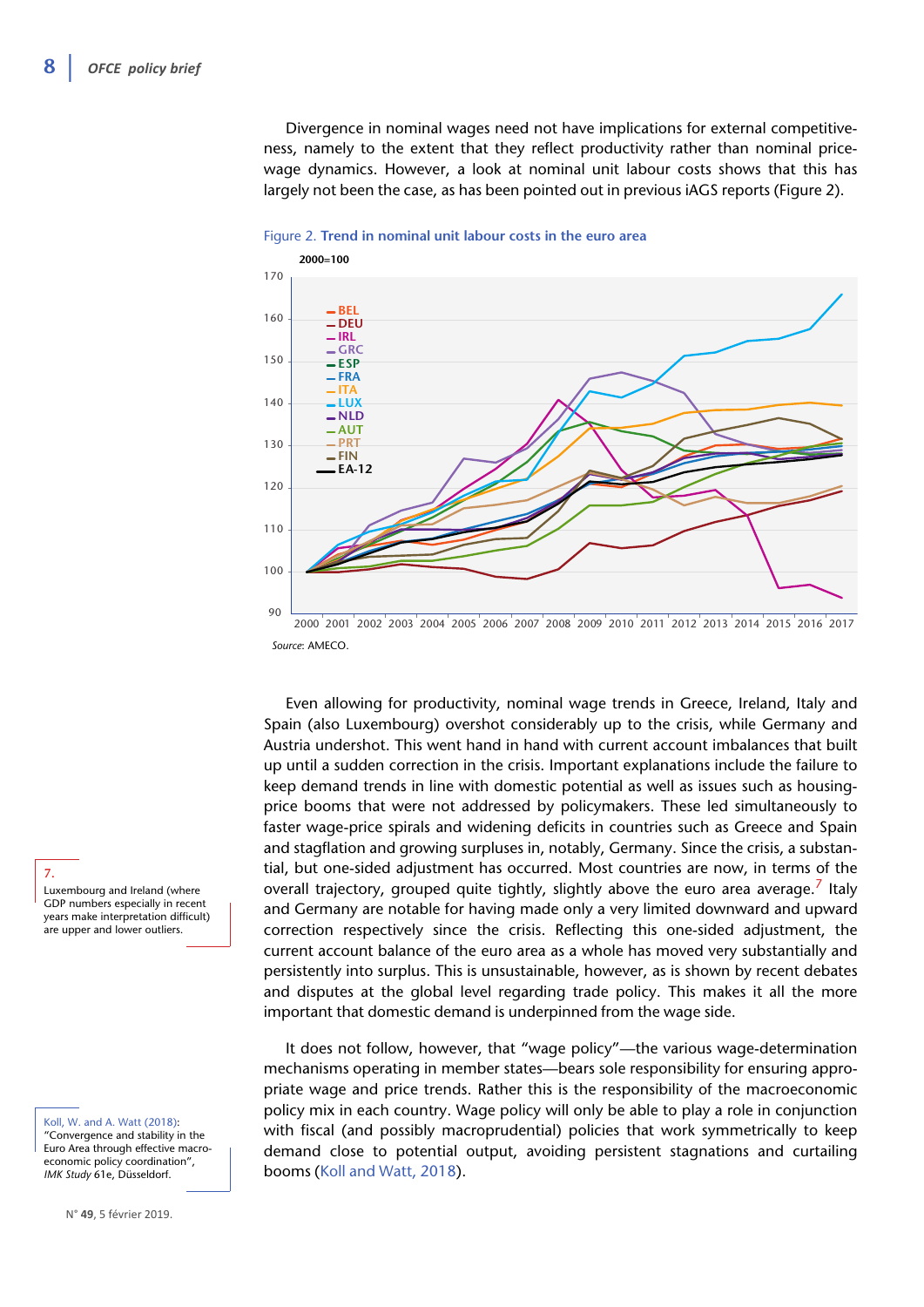Two main policy conclusions can be drawn from this analysis and from previous work done in earlier iAGS reports. One is that the ongoing reform debate on EA economic governance needs to pay greater attention to achieving mutually compatible nominal wage and price developments in all member states. The second is the need to strengthen national wage-bargaining systems.

In order to ensure the former, the EA's economic governance needs appropriate reforms. At a minimum, the Macroeconomic Imbalance Procedure needs to be adapted so as to make it symmetrical in operation, and its influence on national policy needs to be increased vis-à-vis the narrow fiscal rules. These should be changed to improve the focus on achieving inflation rates close to the central bank target, rather than on (arbitrary) debt ratios. A great role should be given in economic policy-making to the social partners, so that wage and price developments are given more weight in economic policy deliberations.

Regarding wages, possible tools include the coordination of national wage policies over the long-term, a generalization of minimum wages in all countries, a better regulation of posted workers to avoid unfair competition, mandatory periodic wage negotiations at the branch level (which would include nominal re-adjustments) and so forth. Regarding fiscal policy and the governance of the EA, possible tools include the coordination of fiscal devaluations (i.e. tax shifting from social security contributions to VAT), the substitution of energy imports particularly in the South by boosting investment in renewable energy, and in particular fiscal re-evaluations in some countries (Germany, Netherlands, Ireland).

# 3. Economic governance in the euro area: where do we stand?

In light of the remaining imbalances in the euro area, the need to reform governance has not diminished, and many proposals have emerged. Yet, the measures under consideration – some of which we analyse below – are rather weak and there has been much foot-dragging.

On banking and financial matters, while some substantial steps have been taken, such as EU-level supervision of the largest banks, the Banking Union (BU) is remains work in progress. First, a few countries are still reluctant to adopt the European Deposit Insurance Scheme (EDIS) out of fear that well-funded deposit guarantee schemes (DGS) could be tapped to compensate for underfunded ones. The incomplete adoption of the BU also highlights the lack of the political will needed to ensure the homogenous regulation and supervision of banks across the EU. Second, the incomplete adoption of a BU poses a threat to the discretionary character of ECB monetary policy. Indeed, without a fully operational Single Resolution Fund (SRF), the BU may be insufficient to ensure banking stability. The ECB could need to come to the rescue with extended unconventional policies. At a time of tapering measures by the ECB, and yet in a low interest rate environment, the risks of financial instability are likely to intensify: the search for higher yields may feed an excessive appetite for risk. Consequently, macroprudential policies are sorely needed to limit risk. In the Statement of the Euro Summit of 14 December 2018, the Eurogroup announced a reform of the European Stability Mechanism (ESM), endorsing a Common Backstop to the SRF that will help resolve bank crises. However, other important measures like a non-performing loan (NPL) Prudential Backstop remain to be discussed and leave the BU incomplete.